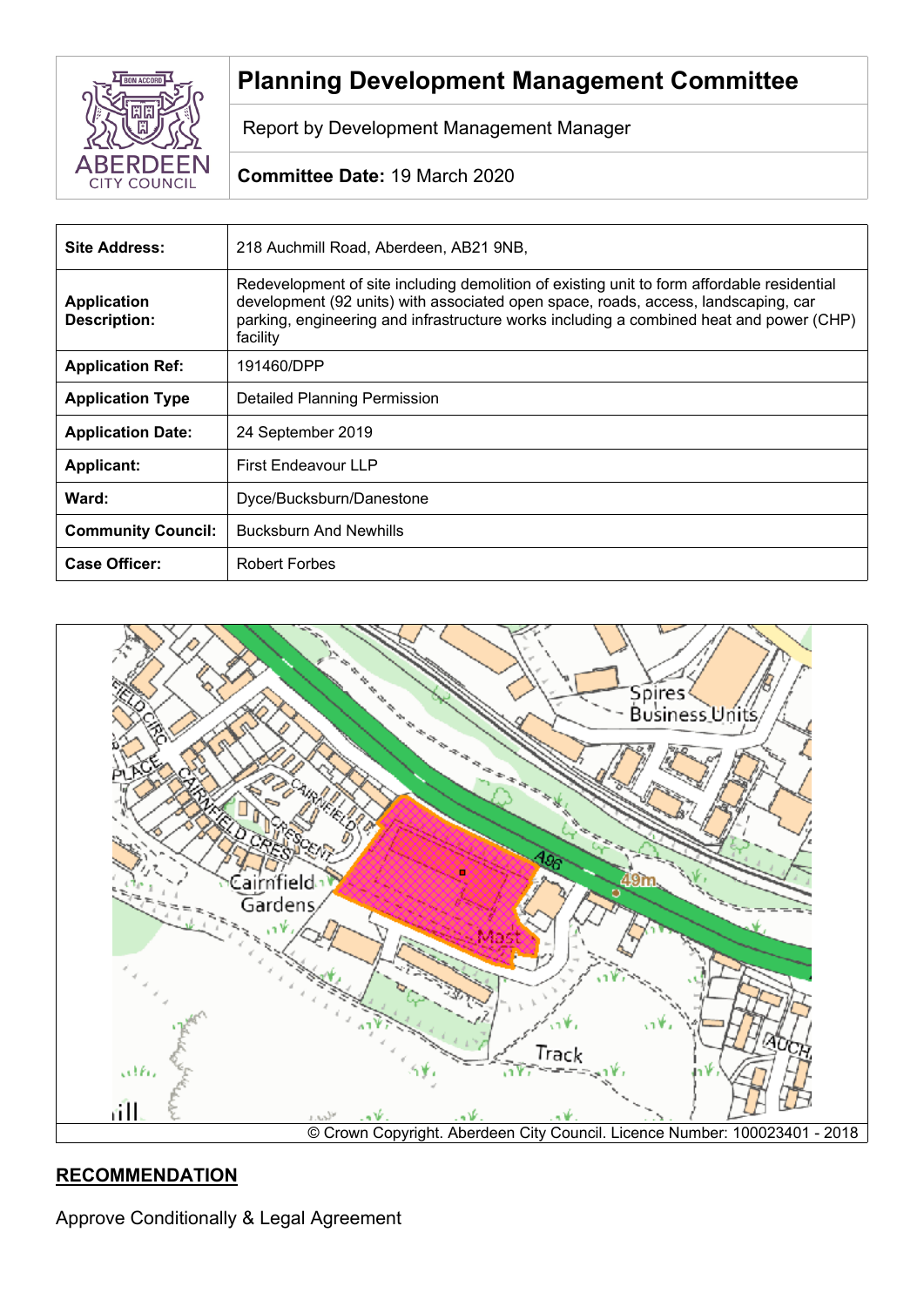#### **APPLICATION BACKGROUND**

#### **Site Description**

This 1.2ha site includes vacant premises, last used for the sale and servicing of commercial vehicles and adjacent open space. The existing building is single storey, of modern origin and industrial appearance. It has door openings on its south elevation facing existing 4 storey flats which are elevated above the site. A large open yard area occupies the southern part of the site in an elevated position relative to the A96 dual carriageway to the north. There is an established tree belt on the intervening slope. Other incidental landscaping areas occupy the fringes of the site. There is a significant change in levels across the site due to the moderate northerly aspect of the surrounding land. However, the central (developed) part of the site is level.

The site is accessed from the A96 via a steep spur road which services adjacent commercial and residential development. There is currently no pedestrian crossing or light controlled traffic signals at the junction of this road with the A96. To the west of the site lies low rise housing facing the A96 and a largely unoccupied residential caravan park accessed from Cairnfield Place.

#### **Relevant Planning History**

| <b>Application Number</b> | Proposal                                                                                                                                                                                               | <b>Decision Date</b>                                          |
|---------------------------|--------------------------------------------------------------------------------------------------------------------------------------------------------------------------------------------------------|---------------------------------------------------------------|
| 190475/PAN                | Redevelopment of site for a major<br>development consisting of demolition<br>of existing industrial unit to form<br>approximately 90-100 residential units<br>and associated infrastructure            | 10.04.2019<br><b>Status: Further consultation</b><br>required |
| 190758/PAN                | Redevelopment of site for a major<br>development consisting of demolition<br>of existing industrial unit to form<br>approximately 100 affordable<br>residential units and associated<br>infrastructure | 07.06.2019<br><b>Status: Further consultation</b><br>required |
| 140080                    | Installation of 15m replacement mast<br>with associated 3 No. cabinets.                                                                                                                                | 28.03.2014<br>Status: Approved                                |

Planning permission for erection of 40 flats on the site to the south of the site (ref A6/2353) was granted in 2006 and has been implemented.

#### **APPLICATION DESCRIPTION**

#### **Description of Proposal**

The proposed buildings would be located at the central and southern edge of the existing yard. Three distinct blocks are proposed flanking a communal open space / play area within the southern part of the existing yard. Access to all flats would be via doors on the north elevation providing access to associated communal stairwells. The building would be 4 storey with pitched and hipped roofs with gable features. A range of flat sizes / types are proposed (50 x 1 bed; 8 x 2 bed; 32 x 3 bed; 2 x 4 bed units) with floorspaces ranging from 53 to 120 square metres. The majority of units would be 1 bed, with a high proportion of 3 bed units.A mix of single and multiple aspect flats are proposed.The existing site access would be retained and adjusted to include footpath access.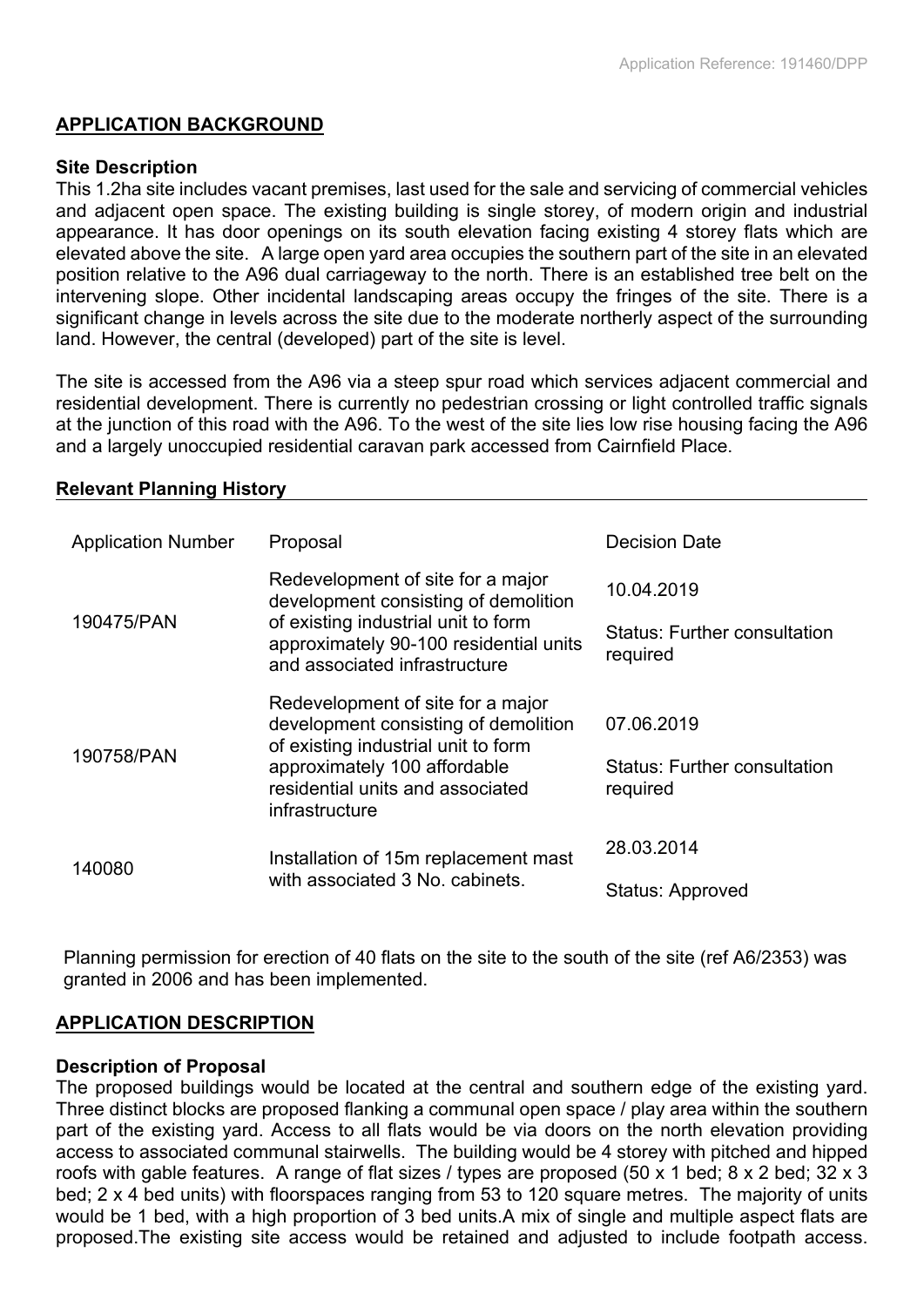Surface car parking would be provided on the northern part of the site occupied by the existing building, with parking provided at an 80% ratio. A new ramped footpath link would be formed form the north via the existing slope.

It is the applicant's stated intention that the housing will be managed by the Local Authority, or alternatively by a Registered Social Landlord (RSL).

An ancillary water storage / pump building is proposed at the east end of the site adjacent to the main access and an existing mobile phone mast, which would remain on site. This building would be single storey and would have a pitched / hipped roof. A mix of external materials is proposed including drydash render of various colours and brick. Roofs would be clad with a grey tile.

The proposal has been substantively amended, including reconfiguration of the site layout plan, provision of play areas, communal open space and garden ground, re-siting and re-design of the buildings, cycle and bin stores, adjustment of the parking arrangements to reflect Council standards, introduction of a direct pedestrian link to the site from the north and deletion of a CHP facility that was originally proposed. Renotification of neighbours has taken place in light of these changes.

#### **Supporting Documents**

All drawings and supporting documents listed below can be viewed on the Council's website at:

[https://publicaccess.aberdeencity.gov.uk/online](https://publicaccess.aberdeencity.gov.uk/online-applications/applicationDetails.do?activeTab=documents&keyVal=PYCBG4BZJPJ00)[applications/applicationDetails.do?activeTab=documents&keyVal=PYCBG4BZJPJ00](https://publicaccess.aberdeencity.gov.uk/online-applications/applicationDetails.do?activeTab=documents&keyVal=PYCBG4BZJPJ00)

Pre-application consultation (PAC) report Bat Survey Tree Survey Design and Access Statement Transport Statement (TS) Flood Risk Assessment (FRA) Drainage Impact Assessment (DIA) Noise Impact Assessment (NIA) Ground Investigation Report Daylight / sunlight / overshadowing report Sustainability (Energy / Water Use) Report

#### **Reason for Referral to Committee**

The application has been referred to the Planning Development Management Committee because in excess of 5 objections have been received and the application is a major development.

#### **CONSULTATIONS**

**Aberdeen International Airport –**Advise that the proposed development has been examined from an aerodrome safeguarding perspective and could conflict with safeguarding criteria unless planning permission granted is subject to a condition requiring details of soft and water landscaping.

**ACC - Contaminated Land Team –** No objection. Request that a condition be imposed to address potential contamination due to previous industrial use / proximity to a former landfill.

**ACC - Developer Obligations –** Advise that financial contributions are required regarding Core paths (£26,784); Primary Education (£26,350); Secondary Education (£27,333); Healthcare (£73,697); Open Space (£13,176); Community Facilities (£131,652); Sport and Recreation (£69,408). Advise that 100% of the units would be affordable (assuming they are delivered by ACC/ a RSL).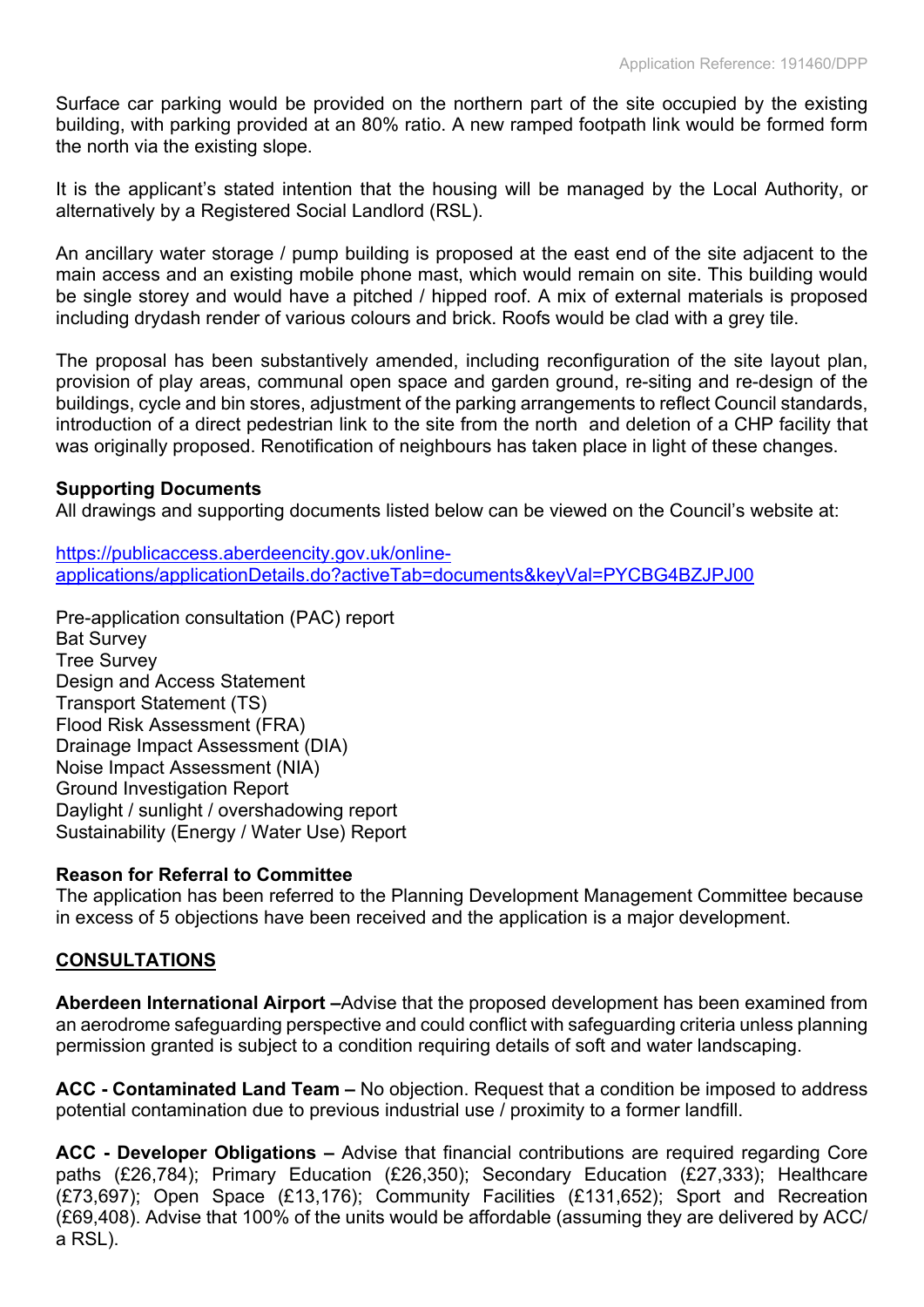**ACC - Education –**The proposal would result in a need for an extension at Bucksburn Academy and reconfiguration works at Brimmond School, to accommodate the additional number of pupils likely to be generated by the development. Developer contributions would therefore be required to cover the cost of these works.

**ACC - Environmental Health –**No objection. The Noise Impact Assessment (NIA) has been reviewed and note that the proposed development has the potential to be impacted upon by existing noise sources in the area. These consist of nearby industrial units as well as road traffic and rail noise. Request that all the mitigation measures in the NIA are implemented. Request that dust management and control measures are implemented to control impact on adjacent residents during construction.

**ACC - Environmental Services (Design) –** Request on site provision of a childrens' play area.

**ACC - Housing –**Developments of 100% affordable housing are welcomed. This site is included in the Strategic Housing Investment Plan. It is advisable for the developer to enter into early negotiations with a RSL or Aberdeen City Council so that a suitable purchaser can be found.

**ACC - Roads Development Management Team –** No objection. Consider that the site is well served by public transport, but provision of enhanced pedestrian linkage is required, including a new pedestrian crossing on the A96. Provide detailed comment regarding the internal site layout and access / traffic generation matters. Request provision of a secondary emergency access route for emergency vehicles.

**ACC - Waste Strategy Team –** No objection. Provide advice regarding refuse storage / uplift. Request detailed drawings of the bin storage areas to ensure they are of sufficient capacity. Advise that no garden waste bins will be provided for flat residences as it is assumed grounds will be maintained as part of a service charge for the building and undertaken by a commercial contractor.

**Scottish Water** – Advise that there is sufficient capacity regarding public water supply and foul water treatment.Note that the development proposals impact on existing Scottish Water Assets within the site.

**Police Scotland –** No objection. Provide detailed advice regarding crime prevention through design. Consideration should be given to integrating the proposed bicycle storage into the buildings so that they can be accessed from both inside and outside by residents via locked doors.Where it is desirable to limit access/use to residents and their legitimate visitors, features such as rumble strips, change of road surface (by colour or texture), pillars, brick piers or narrowing of the carriageway may be used. This helps to define the defensible space, psychologically giving the impression that the area beyond is private.The use of perimeter measures to the front of dwellings, such as walls, fences and planting, can also help to create buffer zones between what are public and private areas. Scottish Environment Protection Agency – No objection. Advise that the FRA and DIA have been reviewed. Recommend that opportunities be explored for environmental enhancements, for example in relation to biodiversity, green infrastructure, waste minimisation and efficiency of use of resources, all within a placemaking context. SEPA particularly supports measures to address and reduce the impacts of climate change and to improve the water environment. Examples of potential measures include:

- Incorporating green/blue infrastructure, linking it to neighbouring sites.
- Multi-functional green space, with native planting
- Designing SUDS with biodiversity and amenity value
- Rainwater harvesting, sustainable water reuse measures, greywater harvesting and use
- Green roofs
- Including renewables, minimising energy requirements, improving energy efficiency, use of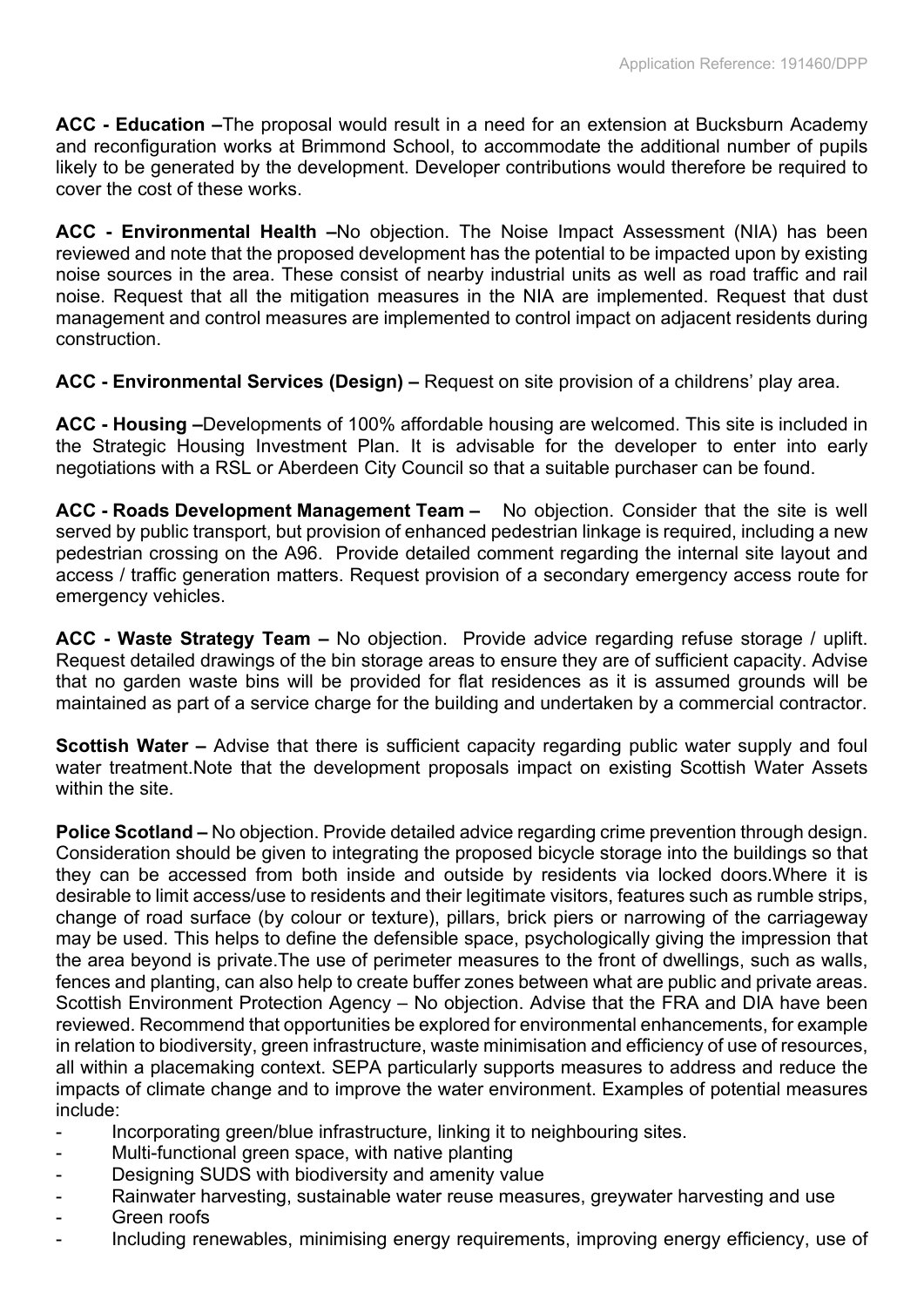low carbon solutions,

Support active travel

## **Bucksburn And Newhills Community Council –** No response received.

## **REPRESENTATIONS**

A total of 7 objections have been received raising the following matters -

- Excessive building height / density / OVerdevelopment of the site
- Aesthetically poor building quality
- Shallow pitched / flat roof preferred
- Insufficient car parking provision / likely parking pressure outwith the site
- Traffic generation at the junction with the A96 / request for introduction of traffic lights at the junction /Road safety concern (e.g. due to driver impatience)
- Lack of amenities on site / nearby / absence of children's play area on site
- Adverse impact on adjacent amenity / loss of light / privacy
- Surface water drainage / flooding impact onto Auchmill Road / adjacent housing due to disturbance of a natural spring
- Maintenance of external space / embankments
- Inadequate pedestrian connection to the development
- Loss of views from adjacent flats (not a material planning consideration)
- Adverse impact on property values (not a material planning consideration)

# **MATERIAL CONSIDERATIONS**

#### **Legislative Requirements**

Sections 25 and 37(2) of the Town and Country Planning (Scotland) Act 1997 require that where, in making any determination under the planning acts, regard is to be had to the provisions of the Development Plan and that determination shall be made in accordance with the plan, so far as material to the application unless material considerations indicate otherwise.

#### **National Planning Policy and Guidance**

Scottish Planning Policy (SPP) expresses a presumption in favour of development that contributes to sustainable development. It supports opportunities for new development to enhance natural resources and sustainability (see paragraphs 2, 13, 19, 29, 38, 45, 75, 93, 193, 202, 220, 221 and Annex A).

#### **Aberdeen City and Shire Strategic Development Plan 2014 (SDP)**

The purpose of the SDP is to set a spatial strategy for the future development of the Aberdeen City and Shire. The general objectives of the plan are promoting economic growth and sustainable economic development which will reduce carbon dioxide production, adapting to the effects of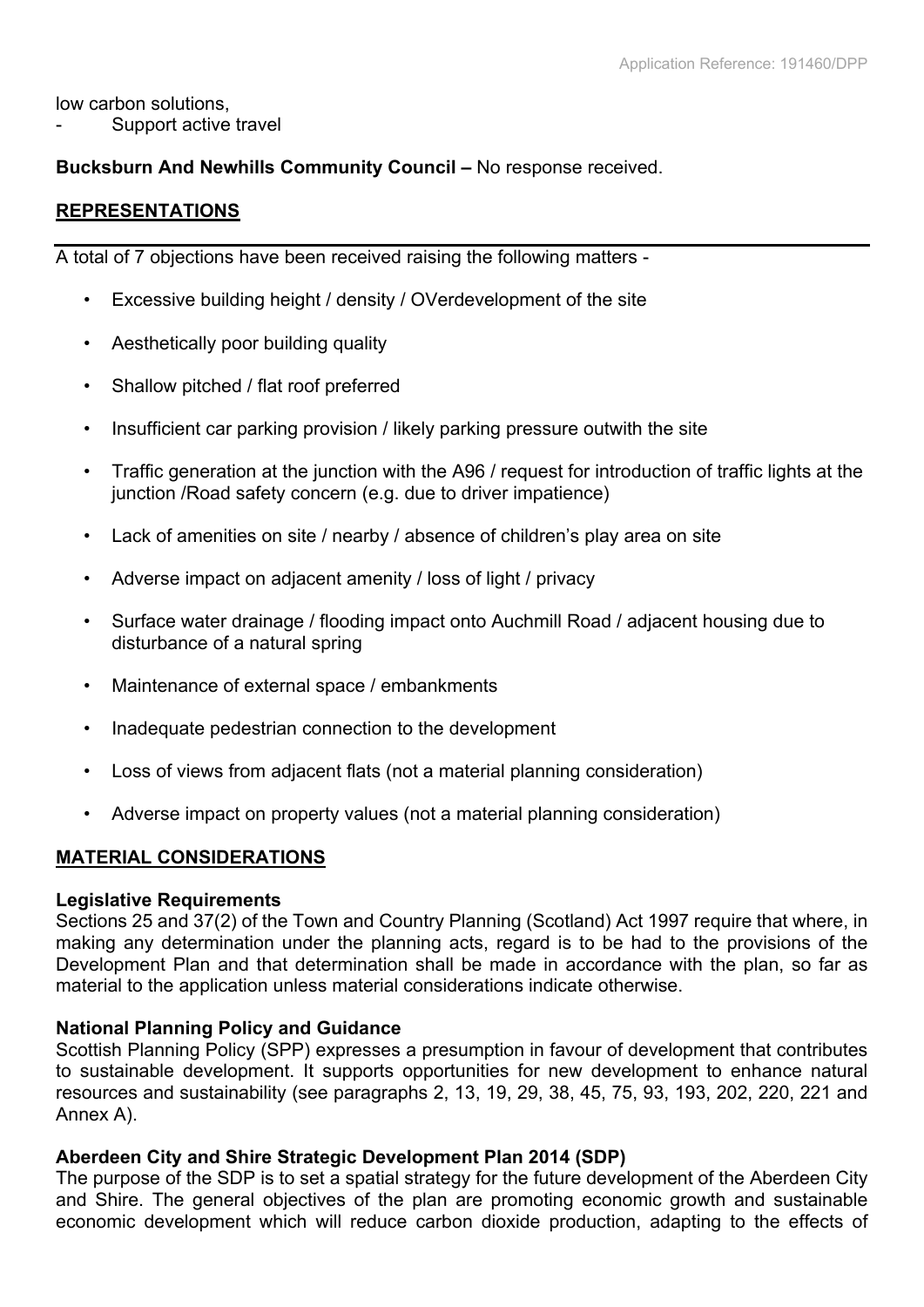climate change, limiting the use of non-renewable resources, encouraging population growth, maintaining and improving the region's built, natural and cultural assets, promoting sustainable communities and improving accessibility.

The SDP is now beyond its five-year review period. In the light of this, for proposals which are regionally or strategically significant or give rise to cross boundary issues between Aberdeen City and Aberdeenshire, the presumption in favour of development that contributes to sustainable development will be a significant material consideration in line with SPP.

The Aberdeen Local Development Plan 2017 (ALDP) will continue to be the primary document against which applications are considered. The Proposed Aberdeen City & Shire SDP may also be a material consideration. The Proposed SDP constitutes the settled view of the Strategic Development Planning Authority (and both partner Councils) as to what should be the final content of the next approved Strategic Development Plan. The Proposed SDP was submitted for Examination by Scottish Ministers in Spring 2019, and the Reporter has now reported back. The Scottish Ministers will consider the Reporter's Report and decide whether or not to approve or modify the Proposed SDP. The exact weight to be given to matters contained in the Proposed SDP in relation to specific applications will depend on whether:

- these matters have been subject to comment by the Reporter; and
- the relevance of these matters to the application under consideration.

# **Aberdeen Local Development Plan (2017)**

D1: Quality Placemaking by Design D2: Landscape H2: Mixed Use Areas H3: Density H4: Housing Mix H5: Affordable Housing I1: Infrastructure Delivery & Planning Obligations NE3: Urban Green Space NE4: Open Space Provision in New Development NE5: Trees and Woodland NE6: Flooding, Drainage & Water Quality NE9: Access and Informal Recreation R2: Degraded & Contaminated Land R6: Waste Management Requirements for New Development R7: Low & Zero Carbon Building & Water Efficiency **Supplementary Guidance and Technical Advice Notes**

Landscape Open Space **Trees** Planning Obligations Affordable Housing Transport and Accessibility Noise Flooding, Drainage and Water Quality Resources for New Development

# **Proposed Aberdeen Local Development Plan 2020 (PALDP)**

The PALDP was approved at the Council meeting of 2 March 2020. It constitutes the Council's settled view as to what the final content of the next adopted local development plan should be, and is now a material consideration in the determination of planning applications. The ALDP will continue to be the primary document against which applications are considered. The exact weight to be given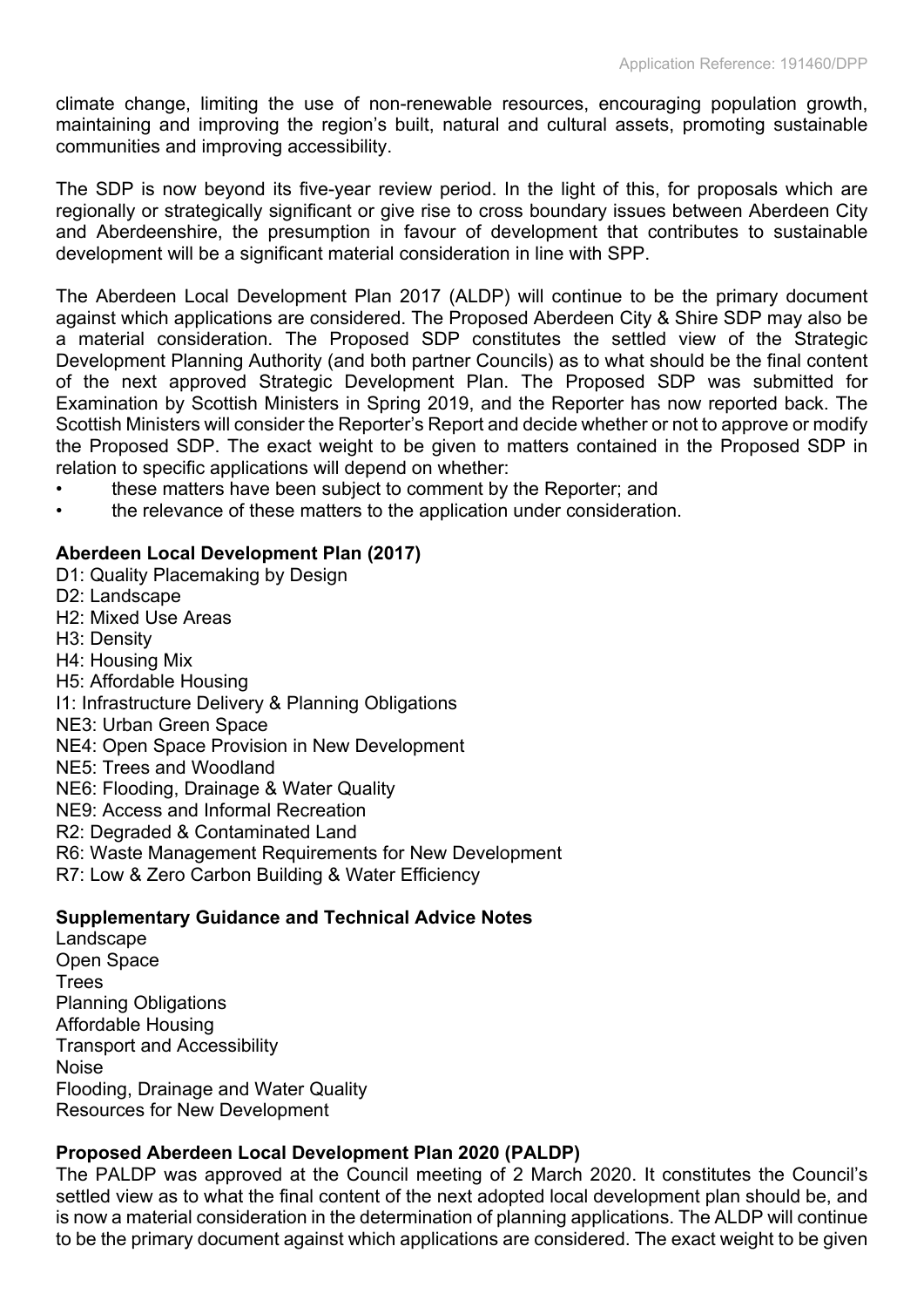to matters contained in the PALDP (including individual policies) in relation to specific applications will depend on whether -

•these matters have been subject to public consultation through the Main Issues Report; and,

•the level of objection raised in relation these matters as part of the Main Issues Report; and,

•the relevance of these matters to the application under consideration.

The foregoing can only be assessed on a case by case basis.

In this case the application site continues to be allocated within an H2 (Mixed Use Area), which has identical wording to that expressed in the ALDP. Similar topic-based policies / guidance apply to those identified above in the ALDP. As regards policy H3 (density) this increases the minimum housing density figure from 30 to 50 dwellings per hectare. Policy D2 (Amenity) sets out amenity criteria for residential development. Policy WB1 (Healthy Developments) requires that health impact assessments are submitted for major developments.

The site is not specifically identified as an opportunity site for development. However, it is identified within appendix 1 as a 1.2 ha brownfield site with potential for housing.

#### **Other Material Considerations**

The Aberdeen City and Aberdeenshire Housing Need and Demand Assessment 2017 (HNDA). Figures in the HNDA identify up to 1,368 new affordable homes needed per annum over a 20-year period. This estimate of net annual housing need depends greatly on the economy and the housing market. If affordability were to improve in the Aberdeen Housing Market Area (AHMA) the current affordable housing stock, including forecast new build projects, would remain insufficient to meet arising need. This suggests that need in the AHMA is particularly chronic.

ACC Strategic Housing Investment Plan 2020/21 – 2024/25 (SHIP). The site is identified as delivering 92 (greener standard) affordable units for completion in 2021/22, to be developed by Hillcrest Homes (a housing association). It is not identified within the Council's published Affordable Housing Investment Plan (years 1-5).

Building Research Establishment (BRE) 'Site Layout Planning for Daylight and Sunlight: A Guide to Good Practice".

#### **EVALUATION**

#### **Principle of Development**

The delivery of housing on a disused brownfield site within the built-up area of the city which is accessible by public transport accords with theSPP presumption in favour of development that contributes to sustainable development. Given the non-strategic scale of the proposal and that it does not raise matters of a cross boundary nature, the SDP is of limited relevance in this case. Adequate infrastructure exists to service the development, or can be enhanced in accordance with the expectations of ALDP policy I1. Although the site is not specifically identified as a brownfield opportunity site with potential for housing development within appendix 1 of the ALDP, the proposal accords with ALDP spatial strategy to encourage the regeneration of brownfield sites and aligns with the aspirations of the HNDA. The site has recently been identified as being suitable for 92 housing units with the SHIP. The PALDP specifically identifies the application site as a brownfield site with potential for housing. These are material considerations which weigh in favour of approval of the application. Delivery of a major affordable housing development on this unallocated (windfall) site would accord with ALDP policy H5. The acceptability of residential development at the site in principle in terms of policy H2 is dependent on demonstration of avoidance of undue conflict with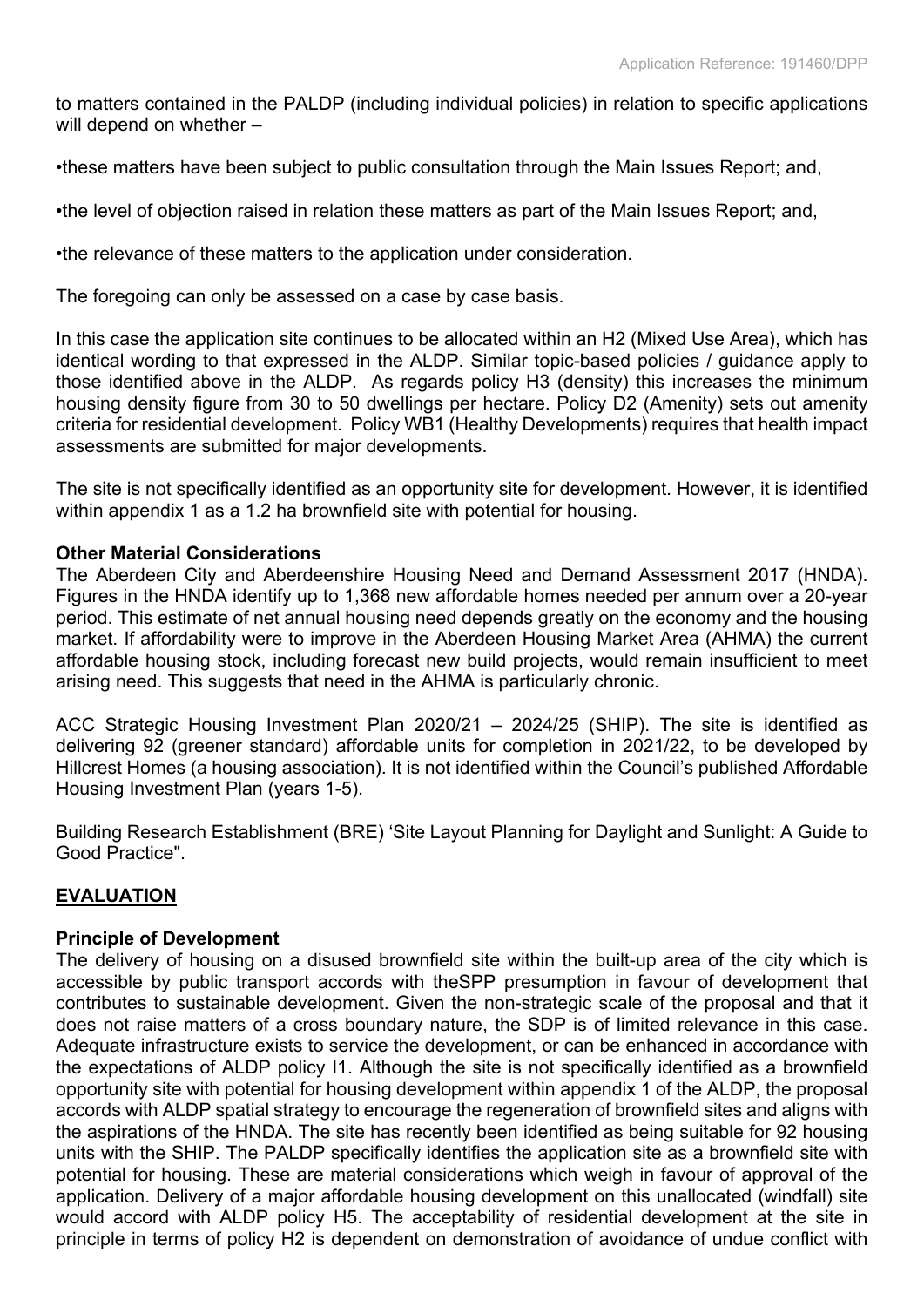adjacent uses and demonstration of creation of an acceptable residential environment. These matters are assessed in detail below.

#### **Conflict with adjacent uses**

There would be no conflict in principle with the adjacent residential development to the south. Although its amenity would be impacted to a degree by the loss of the existing open outlook to the north, the loss of private views is not a material planning consideration. The scale / height of the proposed building and the relationship of the proposed facing windows would not result in undue conflict with existing amenity or compromise the existing residential use. Notwithstanding that upper floor windows on the east section of the building would directly overlook those on the lower floors of the adjacent development, this would be at a distance of approximately 30m (varying between 27m and 32m) such that existing residential amenity would not be fatally compromised. Furthermore, the proposed layout has been substantially amended so that the proposed blocks would be significantly set back from all edges of the site. Adjacent housing to the north west would benefit from the removal of the existing building, such that there would be reduced shading impact. The shadow analysis indicates that dwellings on Auchmill Rd would experience minimal additional shading in the morning and midday in December.

The removal of the existing commercial use on the site, which includes an industrial element, offers significant benefits to existing adjacent residents in terms of reduction of potential noise / pollution conflict and reduction of HGV traffic. Although there are commercial uses in the vicinity of the site, the nature of these activities does not appear to be of a heavy / noxious industrial nature such that there appears to be no insurmountable conflict with the proposed residential use. The submitted noise assessment demonstrates that, subject to installation of mitigation measures, occupants of the development would not be adversely impacted by external noise sources. The findings of this assessment are accepted by ACC Environmental Health Officer and demonstrates compliance with policies T5 and H2.

#### **Residential Environment**

Although the site would be exposed to noise sources, including road, air and rail traffic and adjacent commercial uses, it lies outwith the noise contours associated with Aberdeen Airport whereby residential development is constrained by policy. The submitted noise assessment accords with the expectations of ALDP policy T5 and PALDP policy WB3 and demonstrates that suitable noise mitigation can be provided on site to protect occupants of the buildings. Furthermore, the site benefits from mature tree screening and an elevated, setback position relative to the A96 such that exposure to traffic noise would not have a significant adverse impact on external areas, in particular the main amenity space to the south of the buildings. The north facing flats would benefit from extensive distant views.

Although no air quality (dust) management plan has been submitted, given the limited extent of earthworks proposed within the site and limited extent of the site / development, it is considered that this can be addressed by imposition of a suspensive condition relating to control of construction methods. As the proposed CHP facility has been deleted there is no long-term risk to air quality resulting from operation of the development.

The revised scheme has addressed concerns within the original layout resulting from the preponderance of single aspect flats previously proposed. The significant change in levels across the site, is such that the south facing flats on the lower floors of the western part of the site would be shaded by and face directly onto a steep bank. However, the number of flats affected is limited and the main aspect of these flats has been amended to face away from the slope. It is considered that the revised design solution, whereby the proposed buildings are broken up and offset from the slope at the southern edge of the site is an acceptable solution. The topography of the surrounding area is such that southern part of the site would experience limited natural sunlight penetration during the winter months. However, the submitted daylight, sunlight and overshadowing study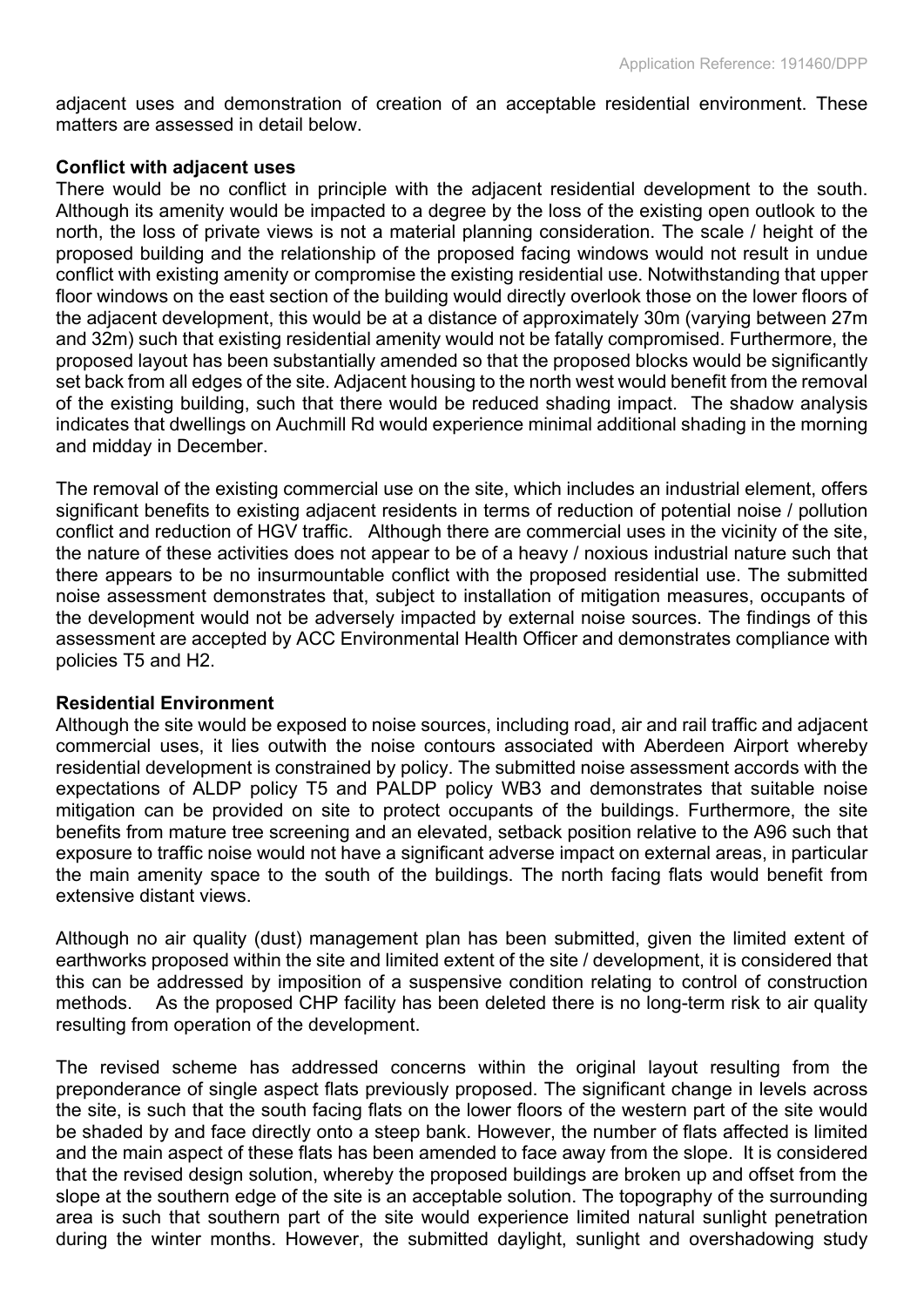demonstrates that the proposed amenity spaces would significantly exceed the recommended minimum of sunlight and overall the proposed development performance exceeds recommendations in the BRE 'Site Layout Planning for Daylight and Sunlight: A Guide to Good Practice".

It is therefore considered that the form and layout of the revised proposals would result in the creation of an acceptable residential environment and accord with the amenity expectations of ALDP policy H2 and PALDP policy D2, subject to provision of external amenity space and garden ground for the occupants. It is noted that most flats would benefit from substantial internal storage space and study spaces which exceeds the minimum standards set in ACC guidance.

#### **Density**

Whilst the form of the development is such that it would be of relatively high density (approx. 77 units per hectare), significant communal amenity space / garden ground would be provided for occupants, including play areas. The density of development would exceed the minimum figures expressed within policy H3 within both the ALDP and PALDP. The urban form and height of the proposed buildings would relate well to the adjacent modern flatted block to the south and the ridge height of the highest part of the development would be less than that of the existing flats. It is recognised that the height of the buildings would be significantly greater than adjacent commercial buildings and older residential buildings facing the A96. However, there is a mix of forms and scales of buildings in the surrounding area and these residential buildings are a significant distance from the site. The proposal is therefore not considered to represent overdevelopment, provided that the site is managed as social rented housing, such that it accords with ACC parking standards. Given the density aspirations set out in ALDP and PALDP policy H3, the identification of the site as being suitable for 92 housing units with the SHIP and the absence of sensitive landscapes or heritage designations (e.g. conservation area) in the immediate area it is considered to be unreasonable to insist on a low rise development or reduction in the number of units in this case.

#### **Open Space /Landscape Design / Trees**

Although there would be limited usable public open space within the site, the constrained nature of the site precludes provision of such recreational space. Significant recreational public open space / natural woodland exists close to the site, including Auchmill Golf Course and to the north of the A96. However, pedestrian access to this land is constrained by the challenging site levels in the vicinity, and the severance effect of Auchmill Road. The extent of greenspace proposed on site would represent a significant enhancement of the existing situation. Reduction of car parking provision has resulted in increased external amenity space within the site. This has been achieved by reduction in the size of flats proposed whilst maintaining the overall number of units. The extent of communal garden / play space proposed is 836 square metres and usable private garden space would be provided for the ground floor units. Overall, subject to conditions regarding delivery of open space on site and a financial contribution for off-site enhancement, the proposal would accord with ALDP policy NE6, PALDP policy NE2 and related guidance.

The landscape layout has been appropriately designed in accordance with the expectations of ALDP policy D2 and related guidance. In particular, the retention / reinforcement of the existing tree belt / vegetation on the slopes, the provision of private garden space for ground floor flats and usable communal amenity space, including play areas which benefit from sheltered locations and natural surveillance from the flats, is welcome. Conditions can be used to ensure that the detail of planting and boundary treatments addresses the comments expressed by Police Scotland and ensures suitable amenity and security for occupants.

No trees of significance would be removed to accommodate the development. A condition can be imposed to ensure tree protection on site in accordance with the expectations of ALDP/ PALDP policy NE5 and related guidance.

#### **Building Design**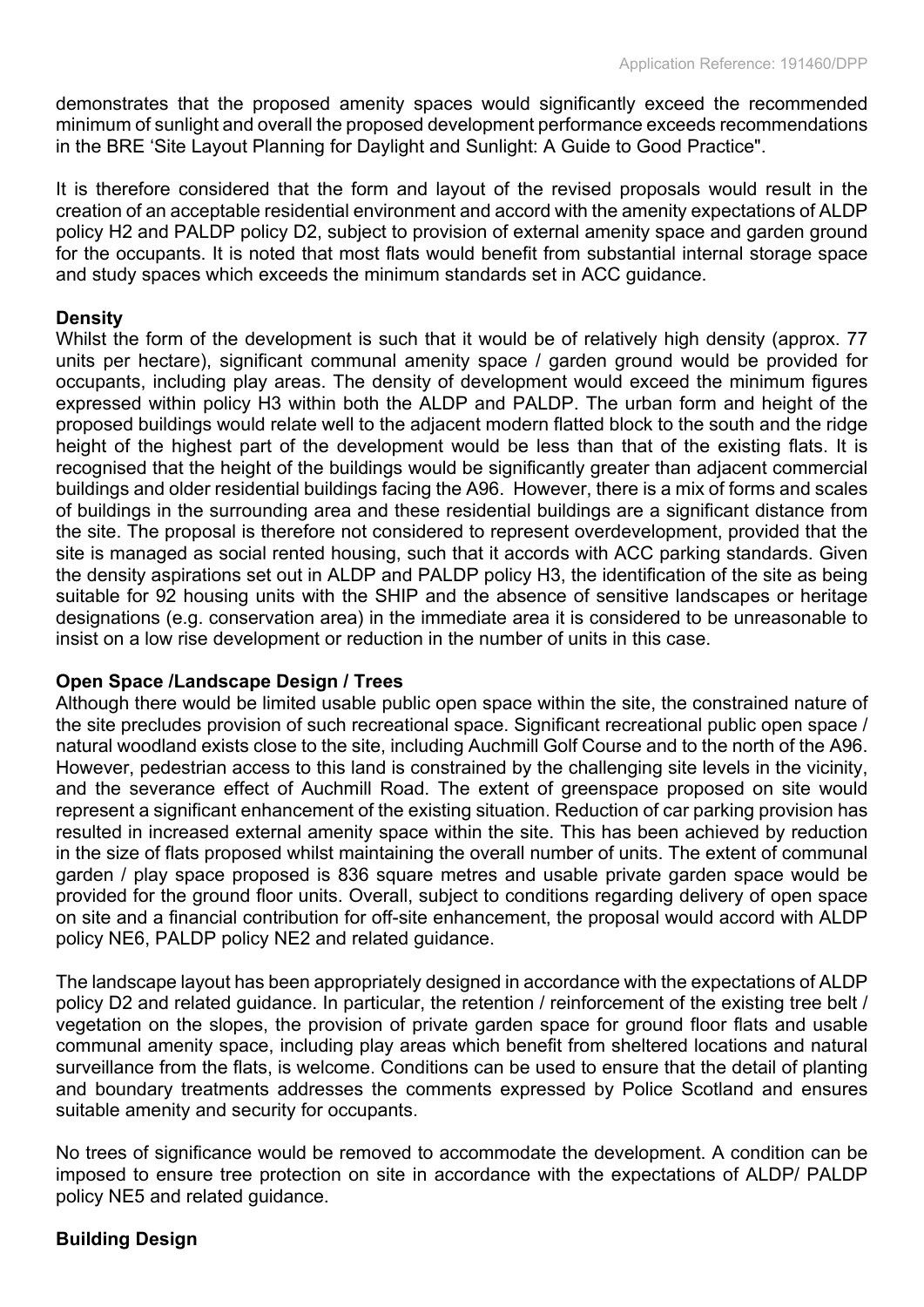The presence of the existing tree belt is such that the buildings would be partly screened from the A96. Whilst the buildings would be more visible from the minor access road to the south, this is not a sensitive visual receptor. The layout and form of the development has been adjusted in order to address amenity concerns regarding the scheme as originally submitted and to better reflect the scheme design which was presented at pre-application stage. A mix of sizes of flats would be provided in accordance with the expectations of ALDP / PALDP policy H4. The form and height of the proposed buildings would relate well to the adjacent modern flatted block to the south and it would be subservient to its overall height. Its massing would be significantly broken up by gable features and change in building plane. Overall, the design solution is considered to demonstrate due regard for its context in accordance with the expectations of ALDP / PALDP policy D1.

Whilst the footprint / depth of the proposed blocks (c. 20m), is approximately twice that of traditional dual aspect tenement buildings and therefore presents significant amenity challenges in terms of sustainable design (e.g. sunlight / daylight penetration / natural ventilation) the scheme has been creatively designed to minimise the apparent depth of the blocks and to introduce significant modelling of their frontages. The agent has advised that the design of the development would be refined at technical design stage with the objective of meeting ACC "Gold Standard" compliance, which exceeds the design standard expressed in the ALDP. A condition can be imposed to ensure that suitable technical measures are incorporated into the development to achieve the requirement of ALDP / PALDP policy R6 and related guidance. Incorporation of secure cycle storage within the ground floor of the buildings has taken place in response to the comments expressed by Police Scotland.

#### **Access**

The western part of the site lies outwith 400m walking distance to existing eastbound bus stops on the A96 and there is no existing pedestrian crossing facility nearby. Therefore, provision of a new direct footpath connection to the A96 at the northern edge of the site and light controlled pedestrian crossing of the A96 is required in order to comply with the objective of ALDP policies T2 and T3 and related guidance. The application has been amended to include the provision of a new pedestrian link to the A96. This would enhance pedestrian permeability through the site in accordance with the objectives of ALDP policy NE9. What is currently proposed would result in the loss of a significant number of established trees, to the detriment of the amenity of the area and thus is not acceptable. However details of the precise routing, and construction of this link, which may require the construction of steps, can be required by condition. Implementation of these measures and the required upgrade to pedestrian linkage at the main access can be secured by condition in order to ensure adequate safe and convenient pedestrian linkage to public transport. This is a particularly important material consideration in this case given the major scale of the development, the intended tenure of the development as social housing, including larger family units, the low level of car parking proposed on site and the high volume of traffic and HGV movement on Auchmill Road, such that public safety is an important consideration and there would be a likely high dependency of occupants on alternative transport modes.

Although originally requested by ACC Roads DM, the provision of a secondary emergency vehicle access into the site is not possible in this case due to the substantial change in ground levels across the site. The TS does not require that a second access point is provided and the Scottish Fire and Rescue Service have confirmed to the applicant that they are satisfied with the existing access arrangements. Therefore, the absence of a separate secondary vehicle access in this case does not fundamentally preclude the proposed development.

#### **Traffic Generation / Parking Provision**

Given the established use of the site a as a commercial garage specialising in the sale and servicing of commercial vehicles, it is considered that the proposal would result in a reduction in the volume of HGV and larger vehicle movements at the site, and consequent reduction in the volume of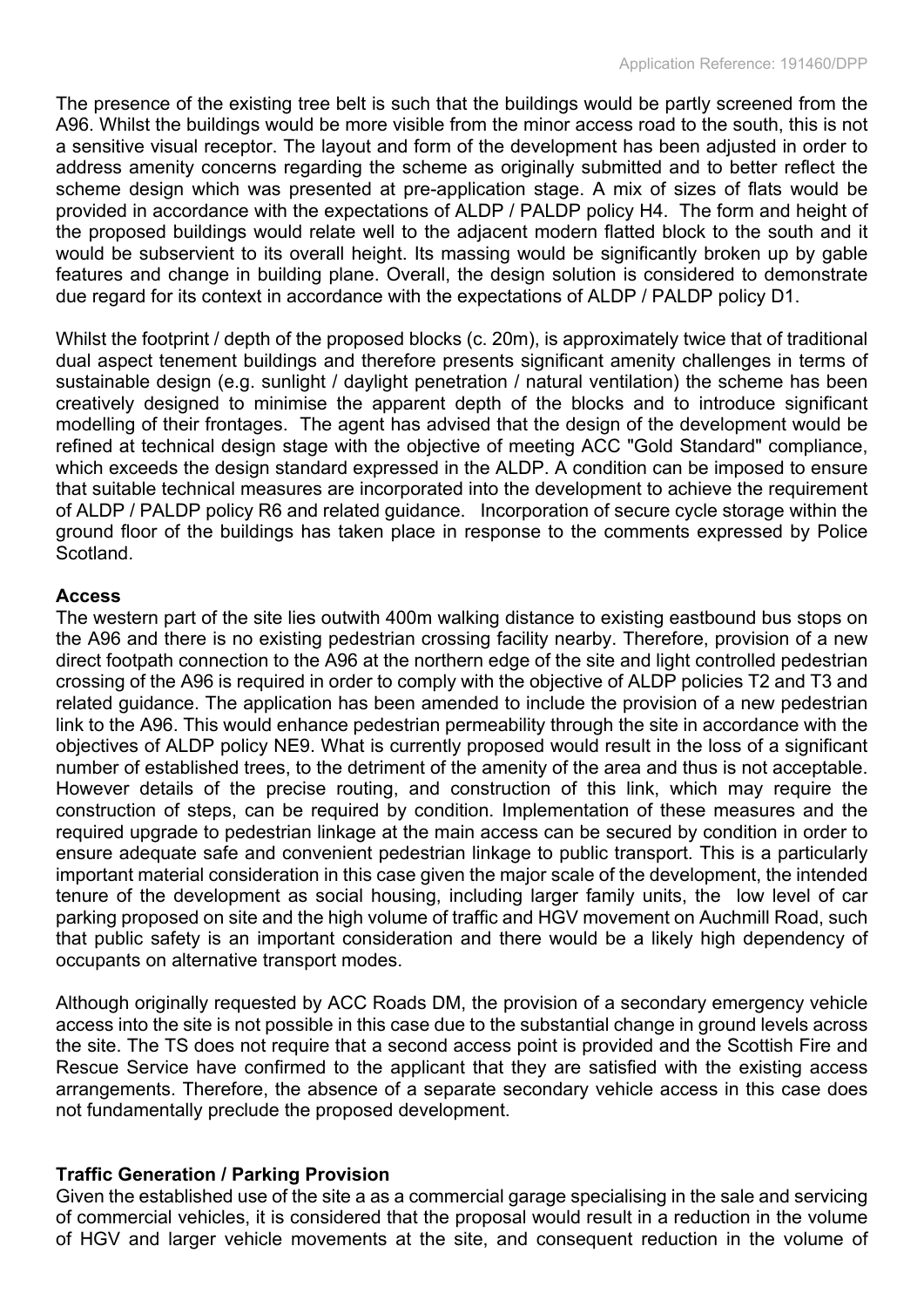vehicles making the potentially hazardous right turn movements at the existing access onto the A96, which has no traffic lights. This is a significant material consideration that weighs in favour of allowing residential development on the site. The submitted TS demonstrates that neither upgrade of the access road, nor junction improvement works / traffic lights on A96, are required to permit the anticipated traffic flows. Notwithstanding the objectors' concerns, the findings of these aspects of the TS are accepted by ACC Roads officers.

The level of car parking proposed accords with the ACC standard for social rented housing (i.e. 80 %) and is considered to be suitably laid out. As the level of car parking proposed on site does not comply with adopted standard for mainstream residential, control of the occupation of the development is required to ensure it is occupied and managed as social rented housing and therefore avoid increased car parking pressure outwith the site. This can be secured by entering into a legal obligation.

### **Flooding Impact / Surface Water Drainage**

Although evidence has been provided that surface water runoff sometimes affects Auchmill Road at a point to the north-west of the site, the reasons for this are unclear and there is no requirement for the development to resolve existing flooding constraints. The submitted FRA demonstrates that the site can be developed without resulting in flood risk to occupants or resulting in increased risk to adjacent property. SEPA have reviewed the information and have no objection to the proposal on flood risk grounds. The increase in greenspace within the site relative to the existing situation is such that the proposals would result in a reduction in the rate of surface water runoff and therefore would reduce flood risk on adjacent land outwith the site.

The submitted DIA accords with the expectations of ALDP policy NE6 (PALDP policy NE4) and related guidance and demonstrates that suitable SUDS would be provided on site (e.g. porous hard surfacing). Significant amendment of the layout, resulting in a reduction in the extent of hard surfacing proposed within the site has taken place, to accommodate SUDS / open spacewith biodiversity and amenity value in response to the comments expressed by SEPA. It is not considered to be appropriate to provide blue infrastructure (e.g. a pond) within the site in this case due to the aviation concerns expressed by the airport.

#### **Contamination**

Redevelopment of the site would enable existing hydrocarbon pollution at the site to be addressed in accordance with the objectives of ALDP policy R2. The submitted site investigation demonstrates that the level of existing contamination would not preclude re-use of the site for the proposed end use and can be addressed by suspensive condition.

#### **Proposed Aberdeen Local Development Plan 2020 (PALDP)**

In relation to this particular application, the policies in the PALP substantively reiterate those in the adopted Local Development Plan and the proposal is acceptable in terms of both Plans for the reasons previously given. The fact that the PALDP specifically identifies the application site as a brownfield site with potential for housing and PALDP policy H3 increases the minimum housing density on such sites to 50 units per hectare are material considerations which weigh in favour of the proposal.Assessment relative to policy D2 within the PALDP cannot be fully undertaken as this is dependent on relevant standards / guidance which are yet to be finalised. Although nohealth impact assessment has been submitted, assessment of the proposal relative to PALDP policy HB1 cannot be undertaken as the relevant guidance referred within the policy is yet to be developed. However, provision of both private and communal external space in excess of current requirement within an appropriately designed development and delivery of a new pedestrian crossing on the A96 would help to achieve a healthy living environment and contributes to sustainable transport.

#### **Other Material Considerations**

Although the Council has an interest in the application as it owns part of the site (i.e. the open space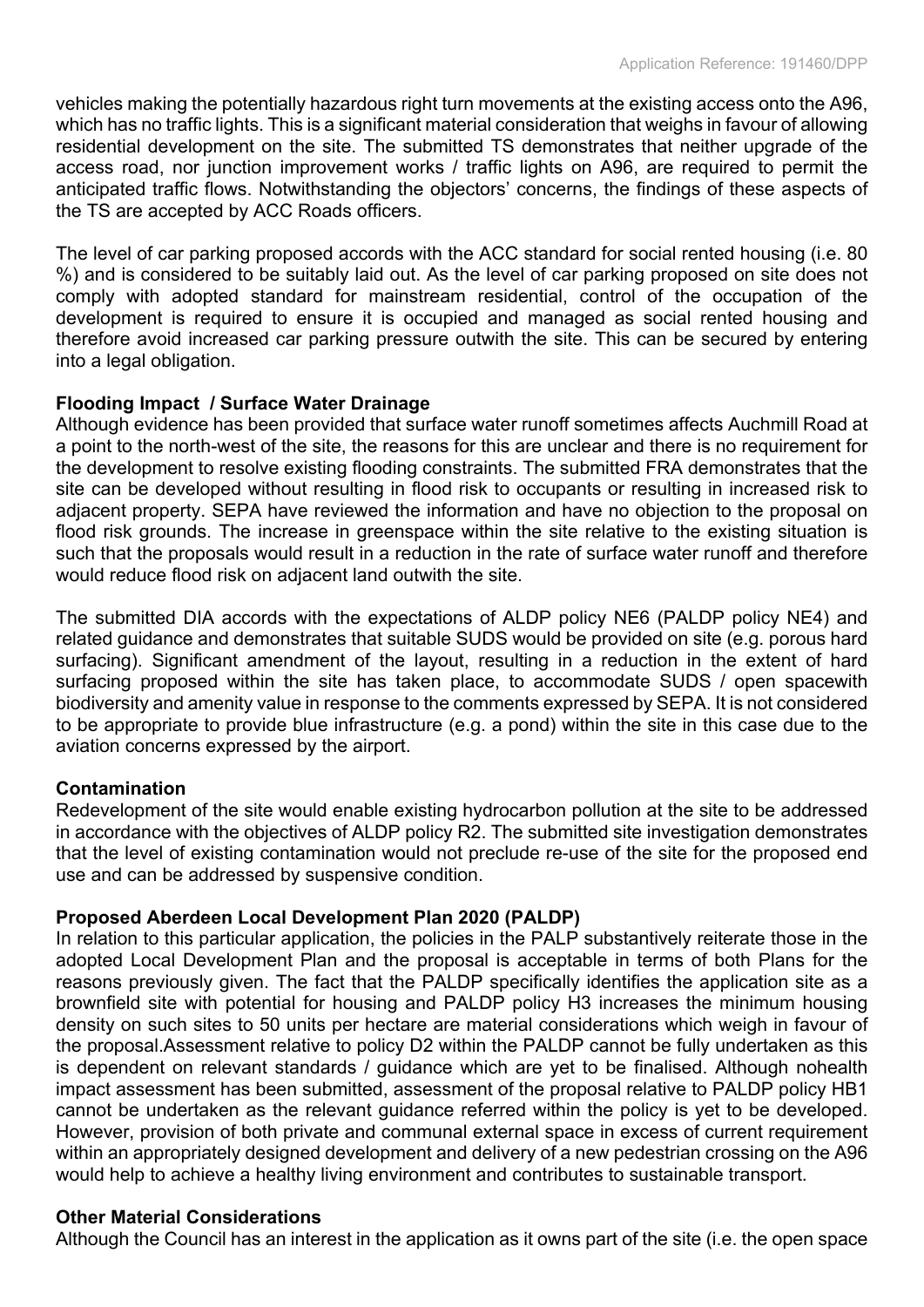along the northern slope) there is no requirement to refer the application to Scottish Ministers for scrutiny as the development does not constitute a Development Plan Departure.

#### **Heads of Terms of any Legal Agreement**

Provision of financial contributions / evidence to address the infrastructure constraints identified in the developer obligations consultation report as follows :

Core paths (£26,784); Primary Education (£26,350); Secondary Education (£27,333); Healthcare (£73,697); Open Space (£13,176); Community Facilities (£131,652); Sport and Recreation (£69,408).

Control of occupation of the development to ensure that it comprises social rented affordable housing managed by ACC or a RSL.

#### **RECOMMENDATION**

#### **Approve Conditionally & Legal Agreement**

#### **REASON FOR RECOMMENDATION**

The delivery of housing on a disused brownfield site within the built-up area of the city which is accessible by public transport accords with the Scottish Planning Policy (SPP) presumption in favour of development that contributes to sustainable development. Given the limited scale of the proposal and that it does not raise matters of a cross boundary nature, the Strategic Development Plan is of limited relevance in this case. Adequate infrastructure exists to service the development, or can be enhanced in accordance with the expectations of Aberdeen Local Development Plan (ALDP) policy I1 (Infrastructure Delivery). Although the site is not specifically identified as a brownfield opportunity site with potential for housing development within appendix 1 of the ALDP, the proposal accords with ALDP spatial strategy to encourage the regeneration of brownfield sites. Delivery of a major affordable housing development on this site would accord with ALDP policy H5 (Affordable Housing).There would be no undue conflict with adjacent uses. It is considered that the form and layout of the revised proposals would result in the creation of an acceptable residential environment and accord with the amenity expectations of ALDP policy H2 (Mixed Use Areas), subject to provision of external amenity space and garden ground for the occupants.Overall, the design solution is considered to demonstrate due regard for its context in accordance with the expectations of ALDP policy D1. The density of development would exceed the minimum figures expressed within policy H3 within the ALDP. The site has recently been identified as being suitable for 92 housing units with the Strategic Housing Investment Plan and as a brownfield site with potential for housing within the Proposed Aberdeen Local Development Plan. These are significant material considerations which weigh in favour of approval of the application. The proposal also sufficiently accords with the relevant policies in the Proposed Aberdeen Local Development Plan. Conditions can be imposed to ensure that the various detailed impacts of the development are addressed.

#### **CONDITIONS**

#### **Open Space Provision / Play Area**

No dwellings hereby granted planning permission shall be occupied unless the areas of amenity open space, play areas and private garden ground as identified on Drawing No.19155(PL)002 (dated 21.02.20) of the plans hereby approved have been laid out in accordance with the approved drawing or such other drawing as may be submitted to and approved in writing by the Planning Authority. No development pursuant to this planning permission shall take place unless a scheme detailing the manner in which the play areas and open space is to be laid out and maintained has been submitted to and approved in writing by the planning authority. Such scheme shall include provision for a play area comprising at least five items of play equipment and a safety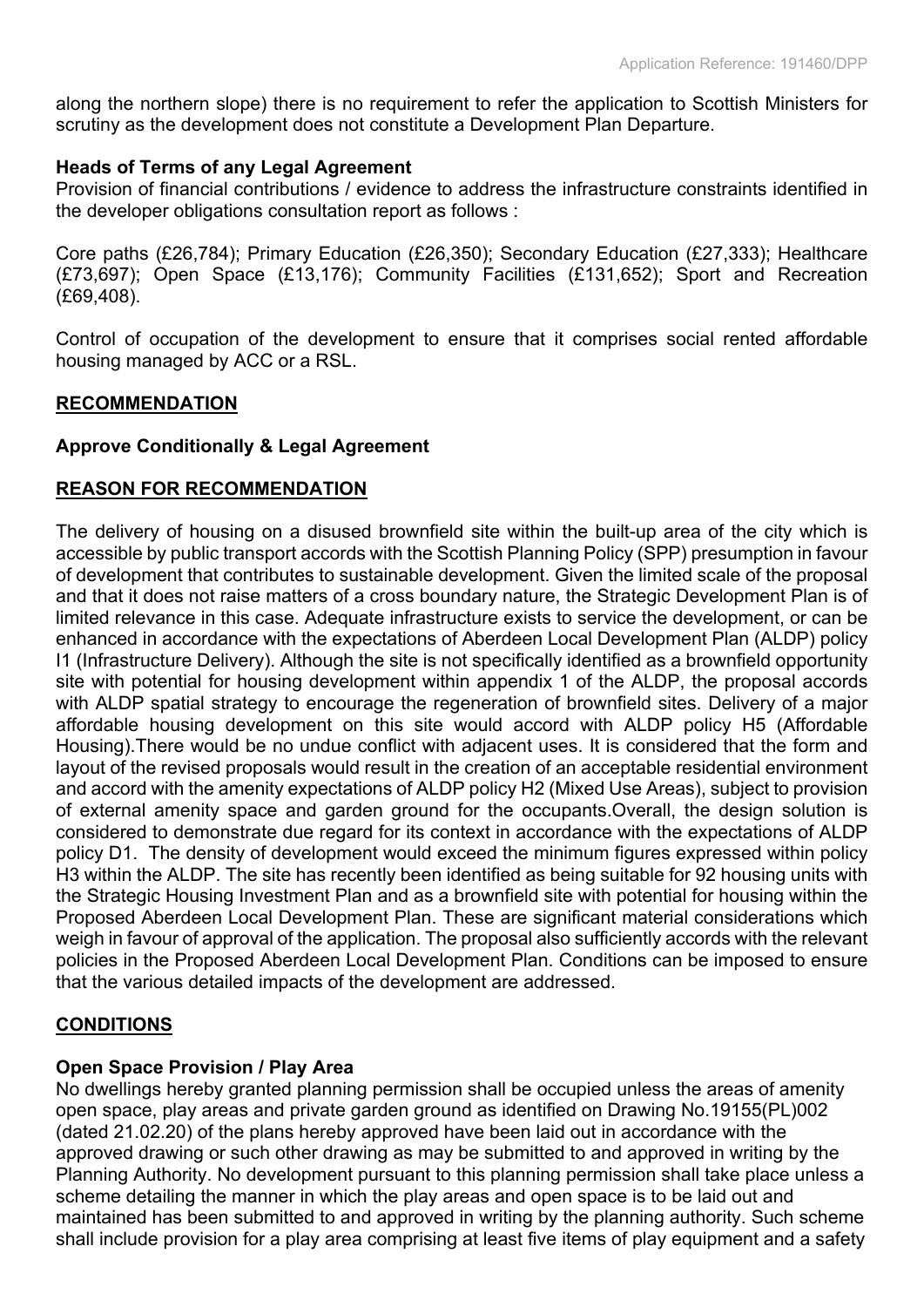surface. Reason - in order to preserve the amenity of the neighbourhood.

#### **Tree Protection**

No development shall take place pursuant to the planning permission hereby approved unless a further scheme for the protection of all trees to be retained on / adjacent to the site during construction works has been submitted to, and approved in writing by the Planning Authority and any such scheme as may have been approved has been implemented. No materials, supplies, plant, machinery, spoil, changes in ground levels or construction activities shall be permitted within the protected areas specified in the aforementioned scheme of tree protection without the written consent of the Planning Authority and no fire shall be lit in a position where the flames could extend to within 5 metres of foliage, branches or trunks. Reason - In order to ensure adequate protection for the trees on site during the construction of the development.

#### **Landscape Scheme**

No development pursuant to the planning permission hereby approved shall be carried out unless there has been submitted to and approved in writing for the purpose by the planning authority a further detailed scheme of soft landscaping for the site, which scheme shall include indications of all existing trees and landscaped areas on the land, and details of any to be retained, together with measures for their protection in the course of development, and the proposed areas of tree/shrub planting including details of numbers, densities, locations, species, sizes and stage of maturity at planting. For the avoidance of doubt, the scheme should contain no open water features. All planting, seeding and turfing comprised in the approved scheme of landscaping shall be carried out in the first planting season following the completion of the development and any trees or plants which within a period of 5 years from the completion of the development die, are removed or become seriously damaged or diseased shall be replaced in the next planting season with others of a size and species similar to those originally required to be planted, or in accordance with such other scheme as may be submitted to and approved in writing for the purpose by the planning authority. Reason - in the interests of the amenity of the area and in the interests of aviation safety.

#### **External Materials**

No development shall take place unless a scheme detailing all external finishing materials to the roof and walls of the development hereby approved has been submitted to, and approved in writing by, the planning authority. Thereafter the development shall be carried out in accordance with the details so agreed. Reason - in the interests of visual amenity.

#### **Boundary Treatment / Security Measures**

No development pursuant to this planning permission shall take place, nor shall any part of the development hereby approved be occupied, unless there has been submitted to and approved in writing by the Planning Authority, a detailed scheme of site, plot and open space boundary enclosures for the entire development hereby granted planning permission. None of the buildings hereby granted planning permission shall be occupied unless the said scheme has been implemented in its entirety. Reason - in order to preserve the amenity of the neighbourhood.

#### **SUDS**

No development shall take place unless a scheme of all drainage works designed to meet the requirements of Sustainable Urban Drainage Systems has been submitted to and approved in writing by the Planning Authority and thereafter no part of the development shall be occupied unless the drainage has been installed in complete accordance with the said scheme. Reason - in order to safeguard water qualities in adjacent watercourses and to ensure that the development can be adequately drained.

#### **Construction Management Scheme**

No development pursuant to this planning permission shall take place unless a detailed site-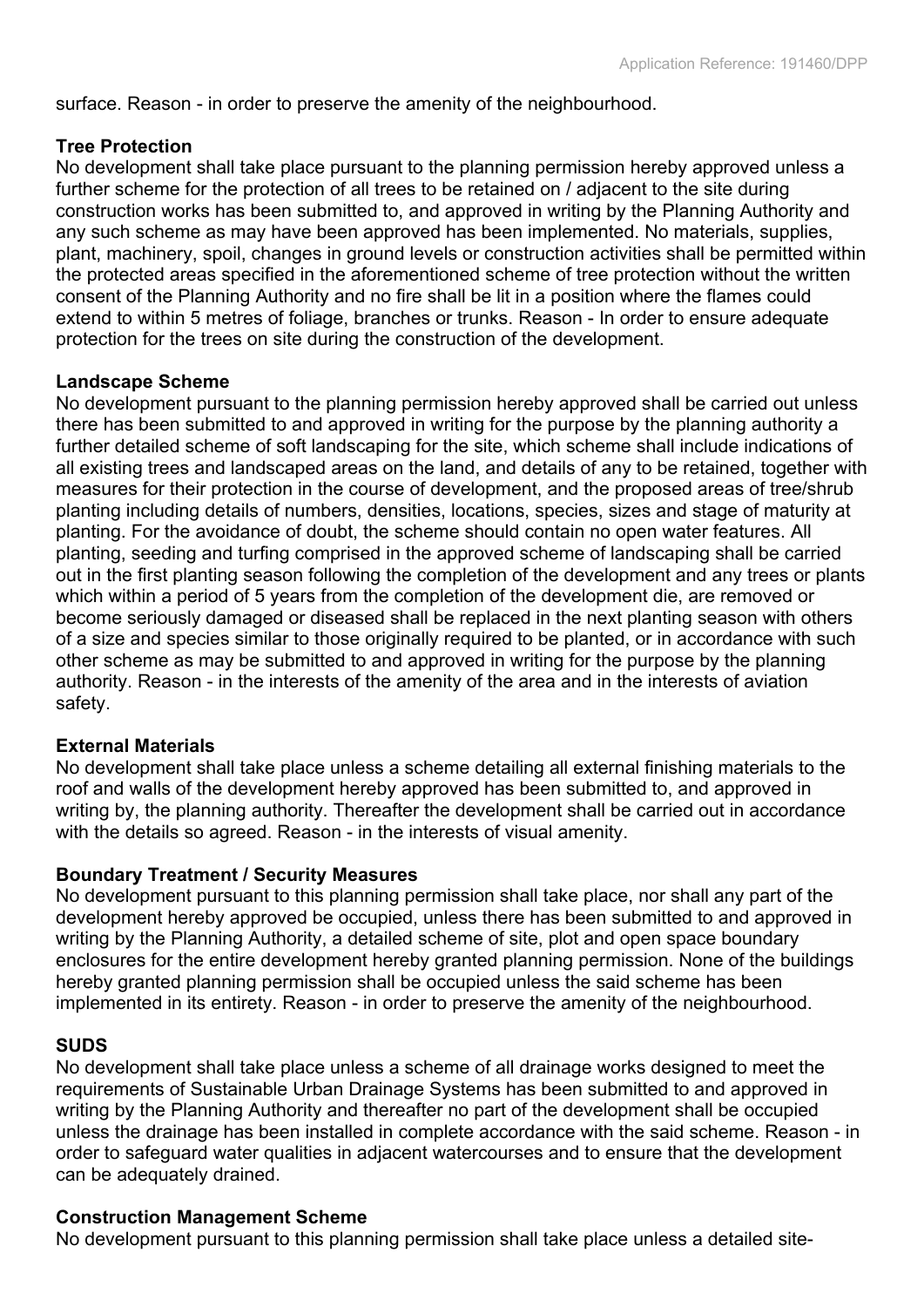specific construction method statement for the site has been submitted to and approved in writing by the planning authority. The method statement must address the temporary measures proposed to deal with surface water run-off and specify dust abatement measures on site during construction and prior to the operation of the final SUDS / completion of the development. Such statement shall be implemented in full for the duration of works on the site. Reason - in order to prevent potential water and air pollution.

#### **Pedestrian connection to A96 / Path Works**

No development shall take place pursuant to this permission unless there has been submitted to and agreed in writing by the planning authority a scheme for provision of a direct footpath link to the A96 at the northern edge of the site, including details of tree protection measures, the extent of any cut / fill, site sections as existing and proposed, proposed surfacing, handrails and lighting. Thereafter the development shall not be occupied unless the said footpath link and the access paths within the site have been implemented in full. Reason - In order to provide adequate pedestrian access, in the interests of encouragement of sustainable transport and public safety.

#### **Cycle Parking / Storage**

None of the flats hereby granted planning permission shall be occupied unless a scheme detailing secure cycle storage and visitor cycle provision has been submitted to, and approved in writing by the planning authority, and thereafter implemented in full accordance with said scheme. Reason in the interests of encouraging more sustainable modes of travel.

#### **Car Parking**

The development hereby approved shall not be occupied unless the car parking areas hereby granted planning permission have been constructed, drained, laid-out and demarcated in accordance with drawing No. 19155(PL)002 of the plans hereby approved or such other drawing as may subsequently be submitted and approved in writing by the planning authority. Such areas shall not thereafter be used for any other purpose other than the purpose of ancillary vehicle parking / provision of access to the development and use hereby granted approval. Reason - in the interests of public safety and residential amenity.

#### **Traffic Calming**

No development shall take place unless there has been submitted to and approved in writing by the Planning Authority, a detailed scheme of traffic calming measures for the carriageway within the development hereby granted planning permission. Reason - in the interests of public safety and the avoidance of conflict with use of the proposed play area adjacent to the car park.

#### **Off Site Road Measures ( A96 Pedestrian / Cycle Crossing )**

No development shall take place unless there has been submitted to and agreed in writing by the planning authority a scheme for the provision of a Toucan (Pedestrian / Cycle) crossing on the A96 to the north of the site. Thereafter the development shall not be occupied unless the said crossing facility has been implemented in full. Reason - In the interests of public road safety and the encouragement of sustainable travel.

#### **External Lighting**

No development shall take place unless a scheme for external lighting within the site, including lighting of the footpath link, has been submitted to and approved in writing by the Planning Authority, and thereafter the development shall not be occupied unless the said scheme has been implemented in full, Reason - In order to minimise potential light pollution and in the interested of protection of residential amenity and public safety**.**

#### **Noise Attenuation**

None of the flats hereby approved shall be occupied unless the relevant mitigation measures identified in the submitted Noise Impact Assessment by KSG Acoustics dated 13/01/2020, or such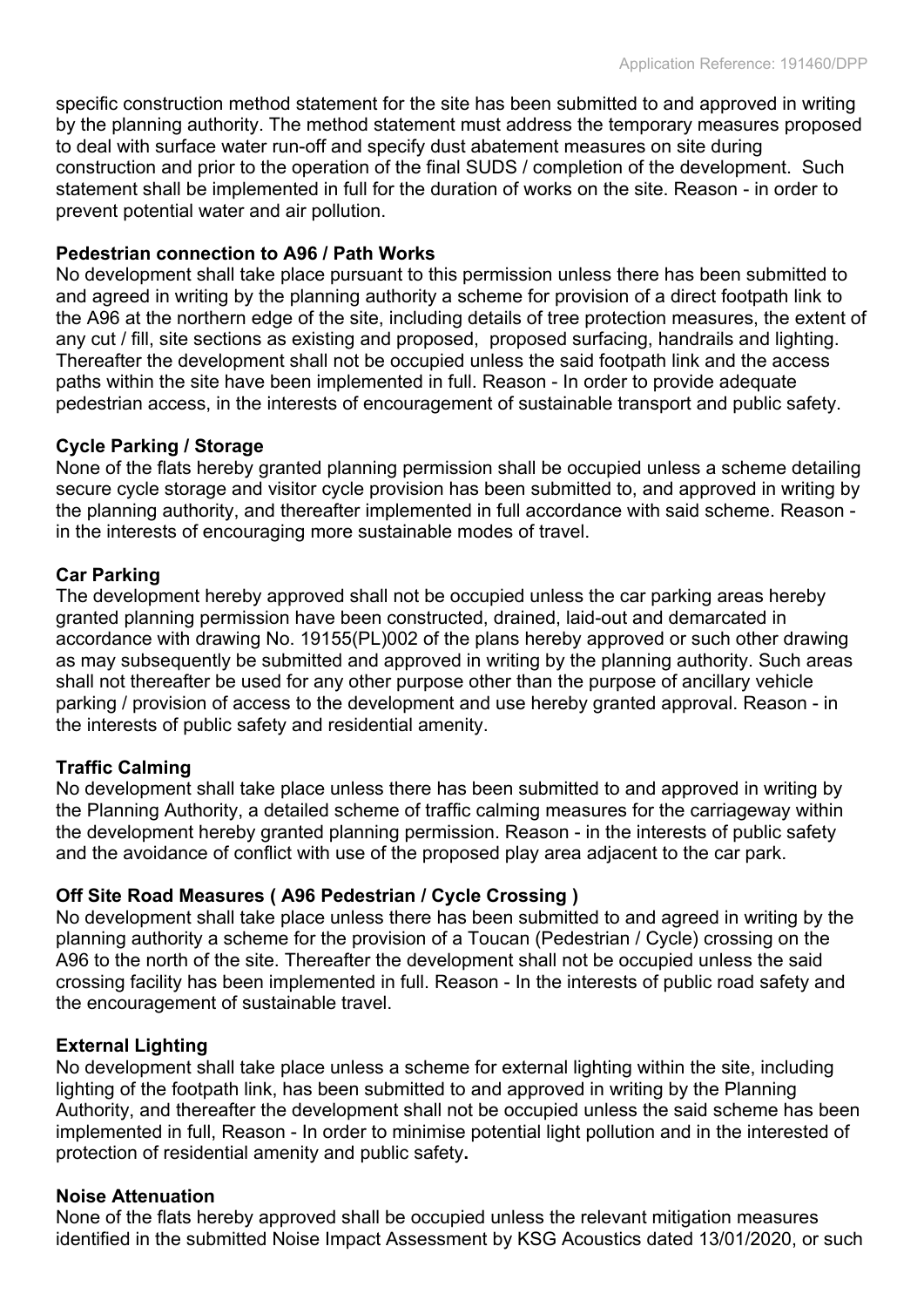other assessment as may be approved by the planning authority, have been implemented, as required for each block. Reason - In order to protect residential amenity.

#### **Contamination Mitigation**

No development shall take place, other than demolition works, unless it is carried out in full accordance with a scheme to deal with contamination on the site that has been approved in writing by the planning authority. The scheme shall follow the procedures outlined in Planning Advice Note 33 Development of Contaminated Land and shall be conducted by a suitably qualified person in accordance with best practice as detailed in BS10175 Investigation of Potentially Contaminated Sites - Code of Practice and other best practice guidance and shall include:

1. an investigation to determine the nature and extent of contamination,

2. a site-specific risk assessment,

3. a remediation plan to address any significant risks and ensure the site is fit for the use proposed.

No buildings on the development site shall be occupied unless:-

1. any long-term monitoring and reporting that may be required by the approved scheme of contamination or remediation plan or that otherwise has been required in writing by the planning authority is being undertaken and

2. a report specifically relating to the building(s) has been submitted and approved in writing by the planning authority that verifies that remedial works to fully address contamination issues related to the building(s) have been carried out, unless the planning authority has given written consent for a variation.

The final building on the application site shall not be occupied unless a report has been submitted and approved in writing by the planning that verifies that completion of the remedial works for the entire application site, unless the planning authority has given written consent for a variation.

Reason: in order to ensure that the site is fit for human occupation

# **LZCT / Water Efficiency**

The buildings hereby approved shall not be occupied unless a scheme detailing compliance with the Council's "Resources for New Development" supplementary guidance has been submitted to and approved in writing by the planning authority, and any recommended measures specified within that scheme for the reduction of carbon emissions and water efficiency have been implemented in full. Reason - To ensure that this development complies with requirements for reductions in carbon emissions specified in ALDP policy R6 and in the interest of sustainable development.

# **Bin Storage**

The use hereby granted planning permission shall not take place unless provision has been made within the application site for storage of refuse and recycling bins in accordance with a scheme which shall have been submitted to and approved in writing by the planning authority and which shall confirm the proposed storage capacities and uplift arrangements. Reason - in order to preserve the amenity of the neighbourhood and in the interests of public health**.**

# **ADVISORY NOTES FOR APPLICANT**

#### Noise from site construction works

In order to protect amenity of the occupants of the neighbouring residences and prevent any